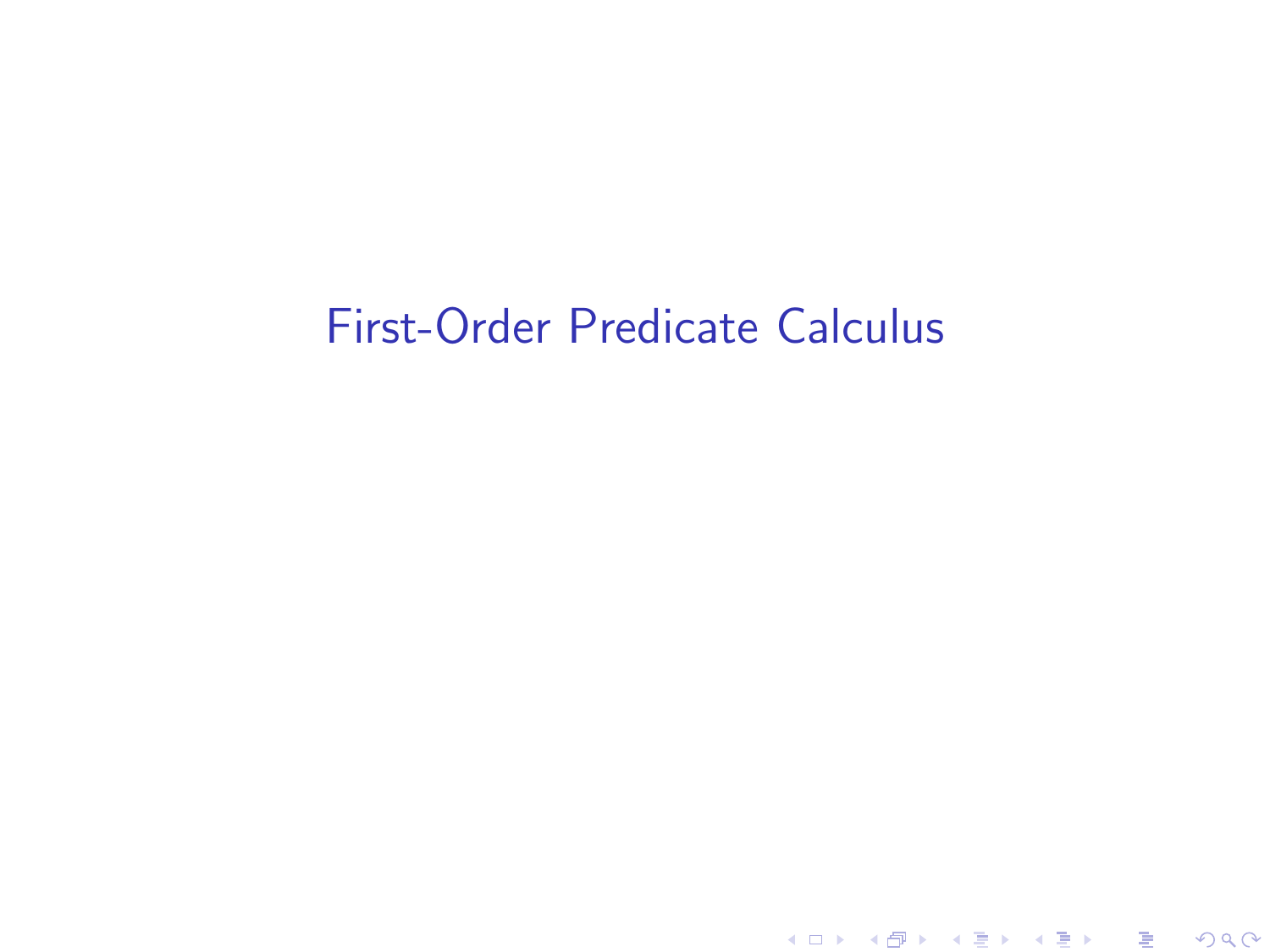## **Predicates**

- A *predicate* describes a property of the subject or subjects of a sentence. If  $p$  is a predicate that describes a property of  $x$ , then we write  $p(x)$ .
- Example: if p is the "is prime" predicate and  $\times$  is prime, then we can write  $p(x)$  for "x is prime".
- Example: if q is the "is a parent of" predicate, and  $x$  is a parent of y, then we can write  $q(x, y)$  for "x is the parent of  $y''$ .

**KORKARYKERKER POLO**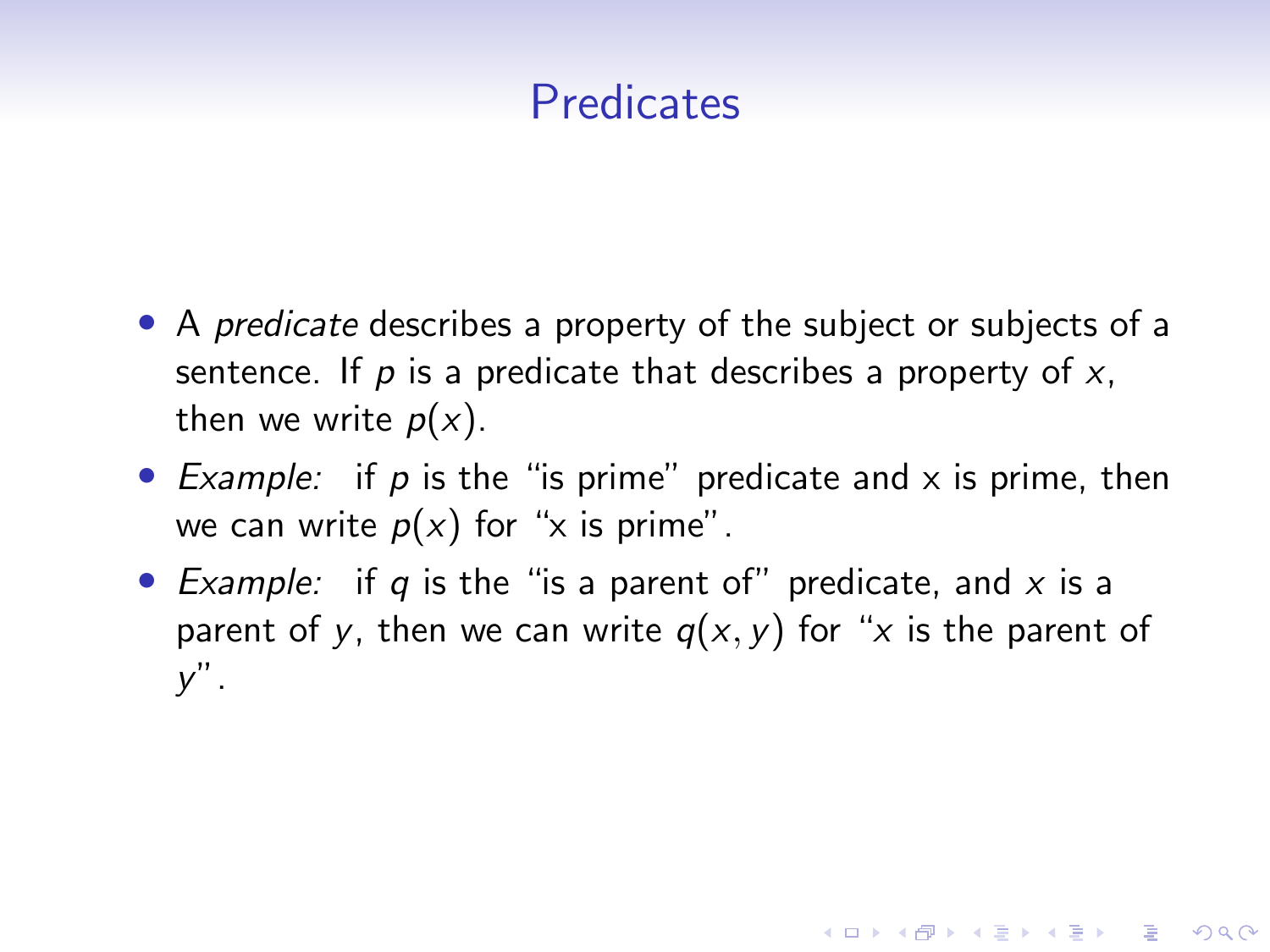# **Quantifiers**

- First-Order Logic (FOL) has quantifiers that let us ascribe properties to variables.
- The Existential Quantifier is best described by the phrase: "there exists an x such that  $p(x)$ " and is denoted by  $\exists x \ p(x)$ . It indicates disjunction.

• Example: If  $x \in \{1, 2, 3\}$  then  $\exists x \ p(x) = p(1) \lor p(2) \lor p(3)$ .

• The Universal Quantifier is best described by the phrase: "for every x,  $p(x)$ " and is denoted by  $\forall x p(x)$ . It indicates conjunction.

• Example: If  $x \in \{1, 2, 3\}$  then  $\forall x \ p(x) = p(1) \land p(2) \land p(3)$ .

• We sometimes refer to the set of possible values for  $x$  as the universe of discourse and our book is sometimes careless about this. Often it is obvious, but sometimes it is not.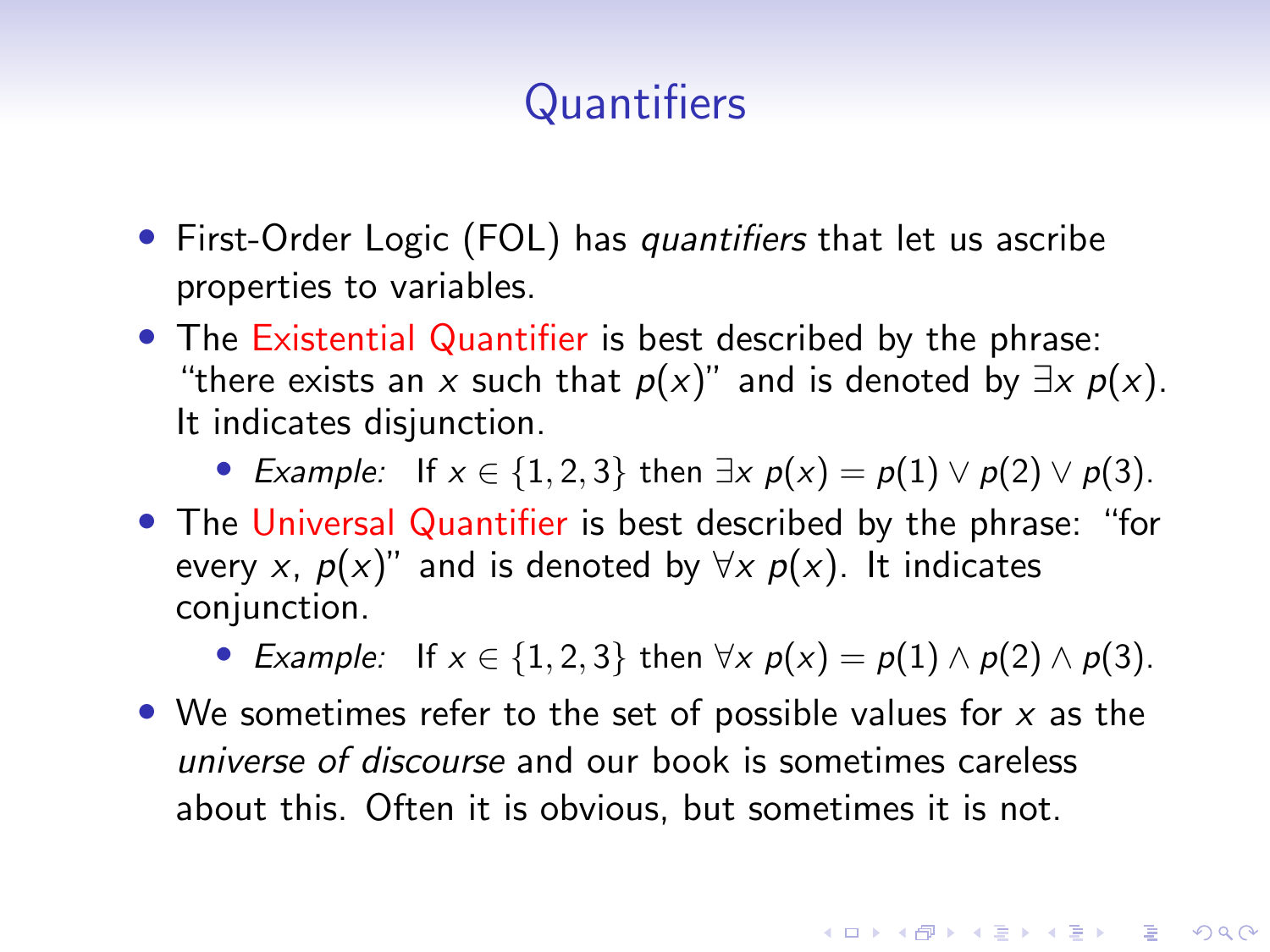### More Quantifiers

• Quick quiz: If  $x, y \in \{0, 1\}$  then  $\exists x \forall y \ p(x, y, z) = ?$ 

**Kロトメ部トメミトメミト ミニのQC**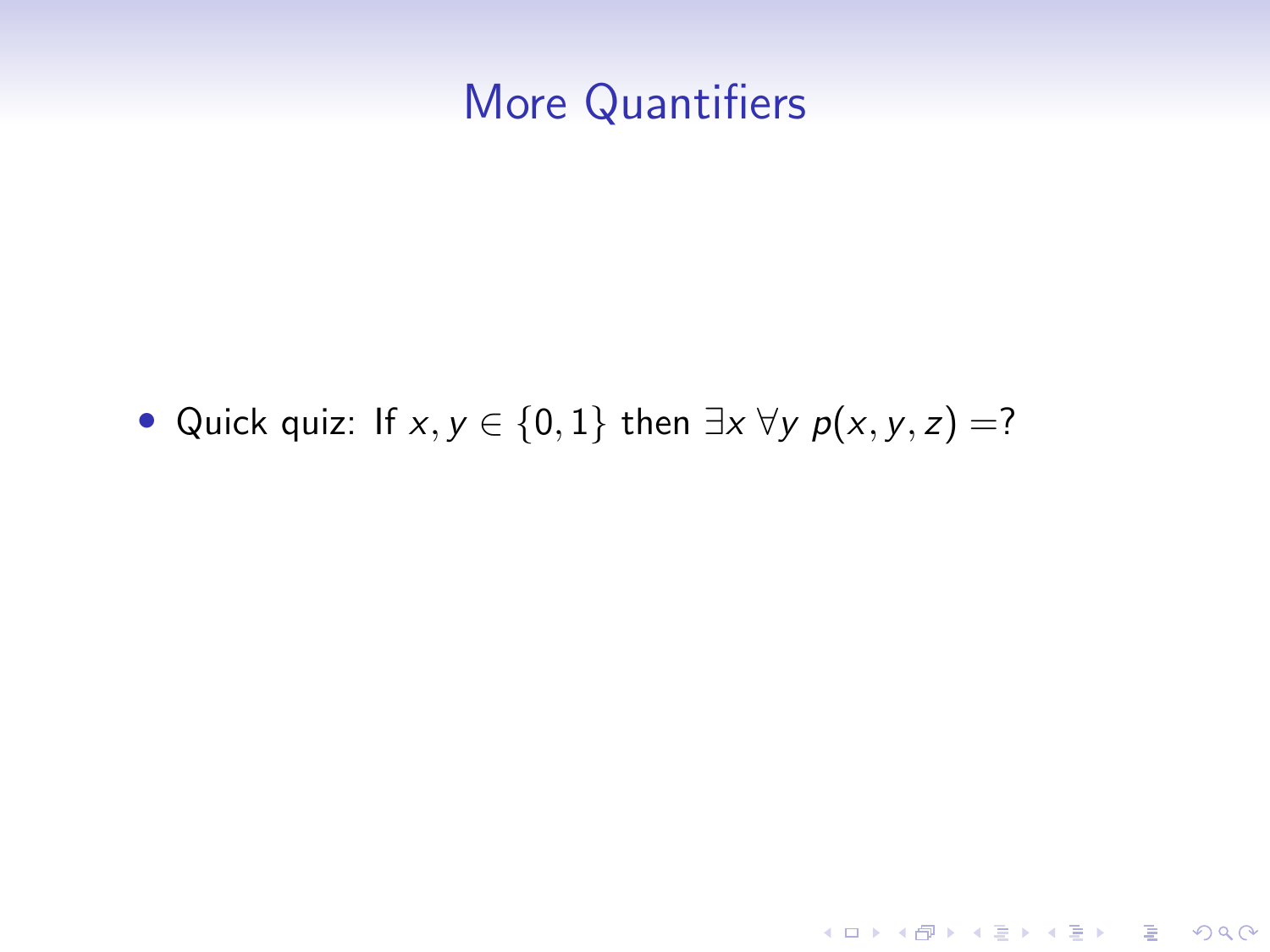#### More Quantifiers

• Quick quiz: If  $x, y \in \{0, 1\}$  then  $\exists x \forall y \ p(x, y, z) =?$ 

**KORKARYKERKER POLO** 

• An answer:  $\exists x \ (p(x, 0, z) \land p(x, 1, z)) =$  $(p(0, 0, z) \wedge p(0, 1, z)) \vee (p(1, 0, z) \wedge p(1, 1, z)).$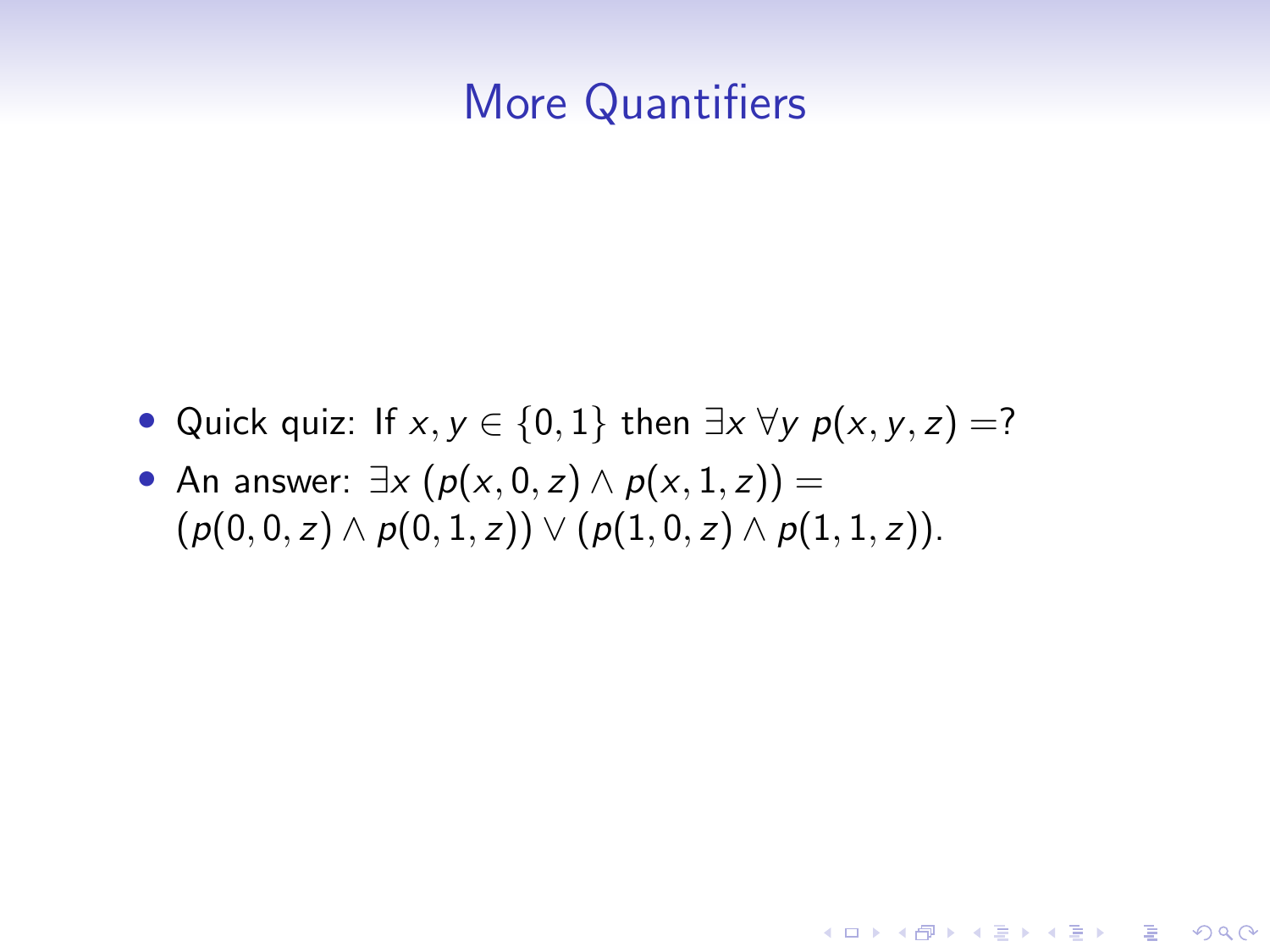# Syntax of FOL

- terms are nonlogical things:
	- constants such as:  $a, b, c$
	- variables such as:  $x, y, z$
	- function symbols applied to terms such as:  $f(a), g(x, f(y)), h(c, z)$
- atoms are predicate symbols applied to terms, such as:  $p(x)$ ,  $q(a, f(x))$ , ...
- wffs (well-formed formulas) are either atoms or, if U and V are wffs, then the following expressions are also wffs:
	- $\neg U, U \wedge V, U \vee V, U \rightarrow V, \exists x \ U, \forall x \ U, \mathit{and}(U)$
- precedence hierarchies in the absence of parentheses:
	- $\neg$ ,  $\exists x, \forall x$  (highest, group rightmost operator with smallest wff to its right)

**KORKAR KERKER SAGA** 

- ∧
- ∨
- $\bullet \rightarrow$  (lowest, and it is left associative)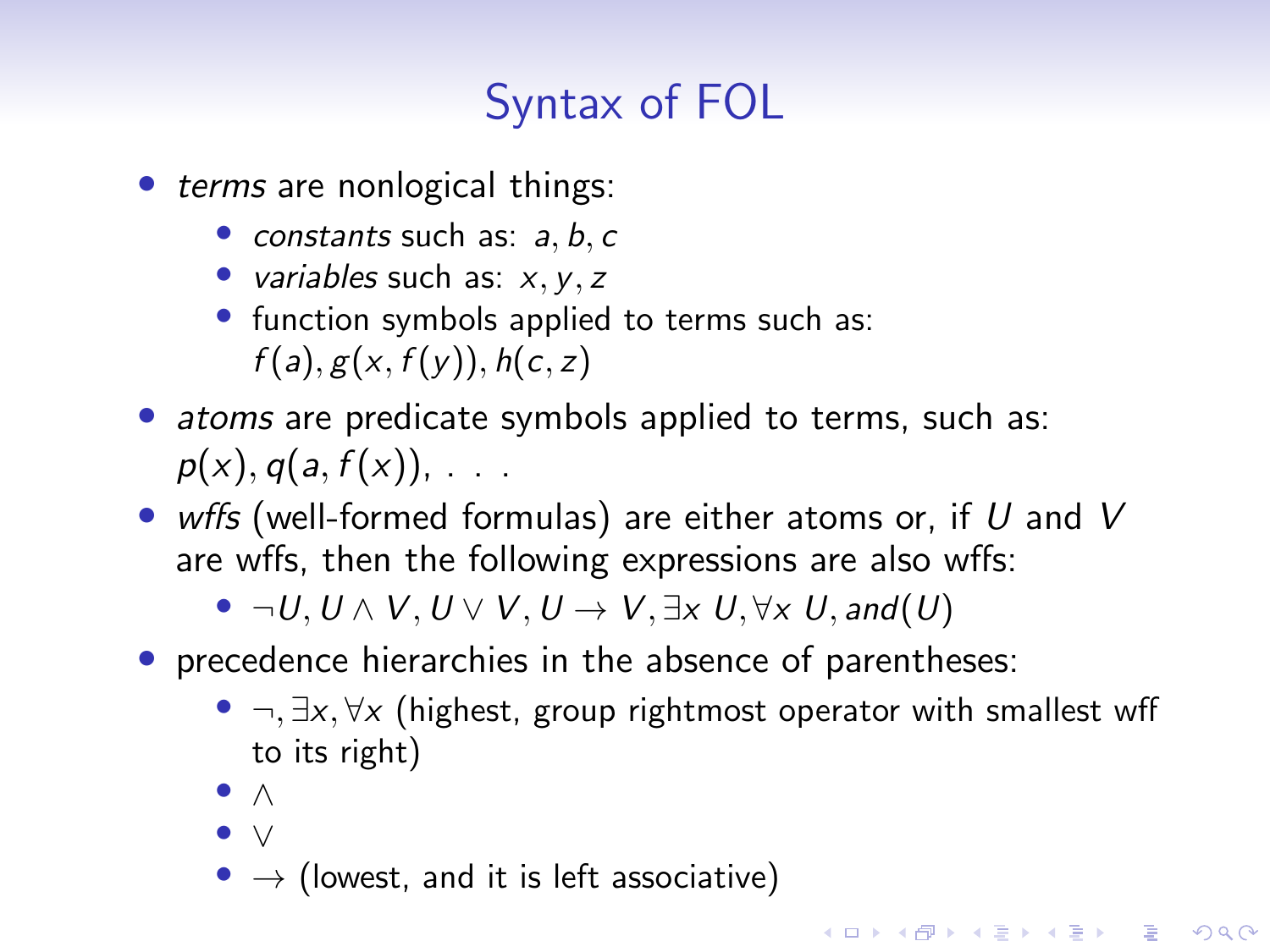## Scope

• The scope of  $\exists x$  in  $\exists x \ W$  is W. The scope of  $\forall x$  in  $\forall x \ W$  is W. An occurrence of x is *bound* if it occurs in either  $\exists x$  or  $\forall x$  or in their scope. Otherwise the occurrence of x is free.

**KORKARYKERKER POLO** 

• Consider:  $\exists x \ p(x) \rightarrow \forall y \ q(x, y)$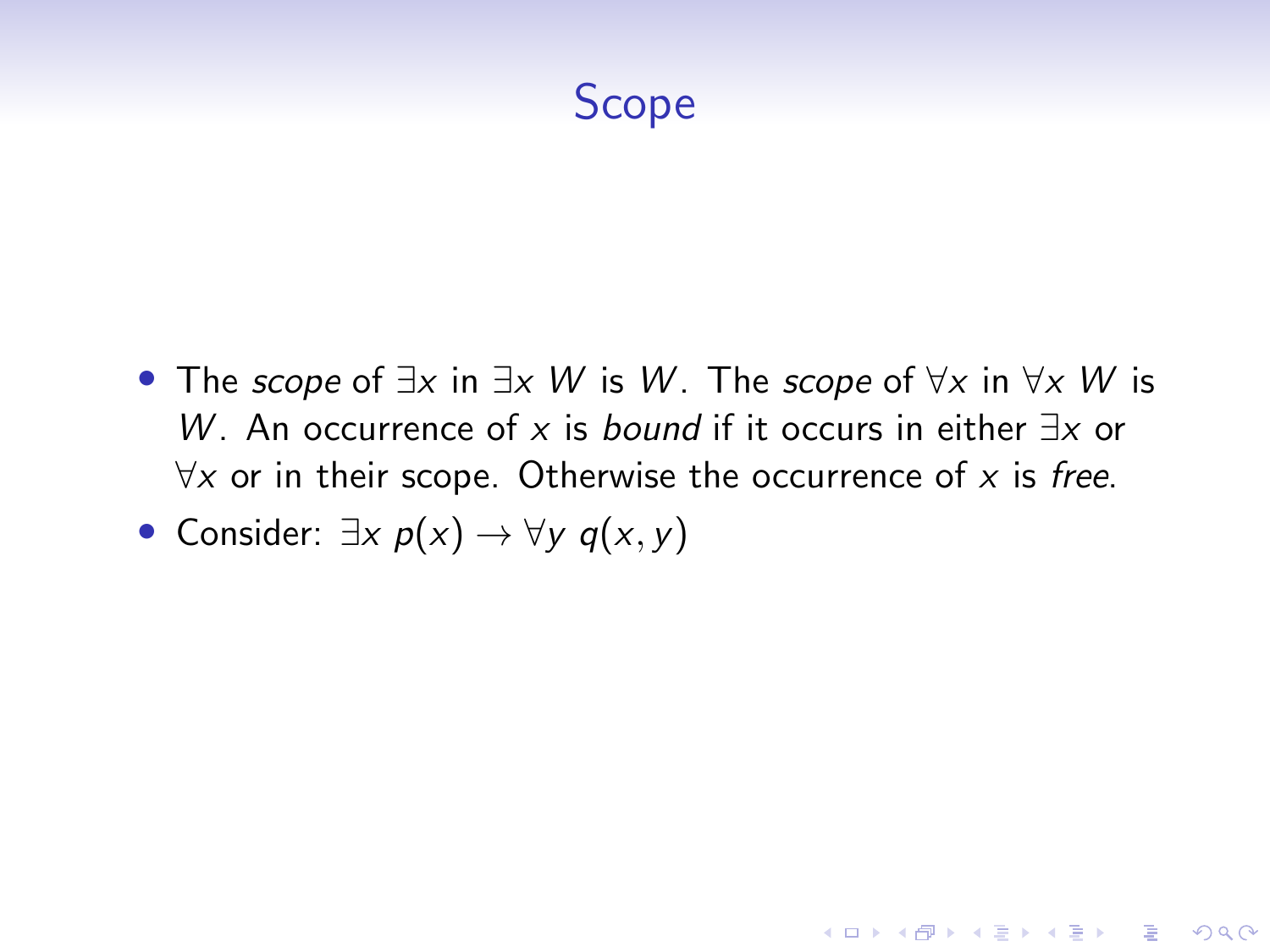## Scope

• The scope of  $\exists x$  in  $\exists x \ W$  is W. The scope of  $\forall x$  in  $\forall x \ W$  is W. An occurrence of x is *bound* if it occurs in either  $\exists x$  or  $\forall x$  or in their scope. Otherwise the occurrence of x is free.

**KORKARYKERKER POLO** 

- Consider:  $\exists x \ p(x) \rightarrow \forall y \ q(x, y)$
- last x (in  $q(x, y)$ ) is free, all other variables bound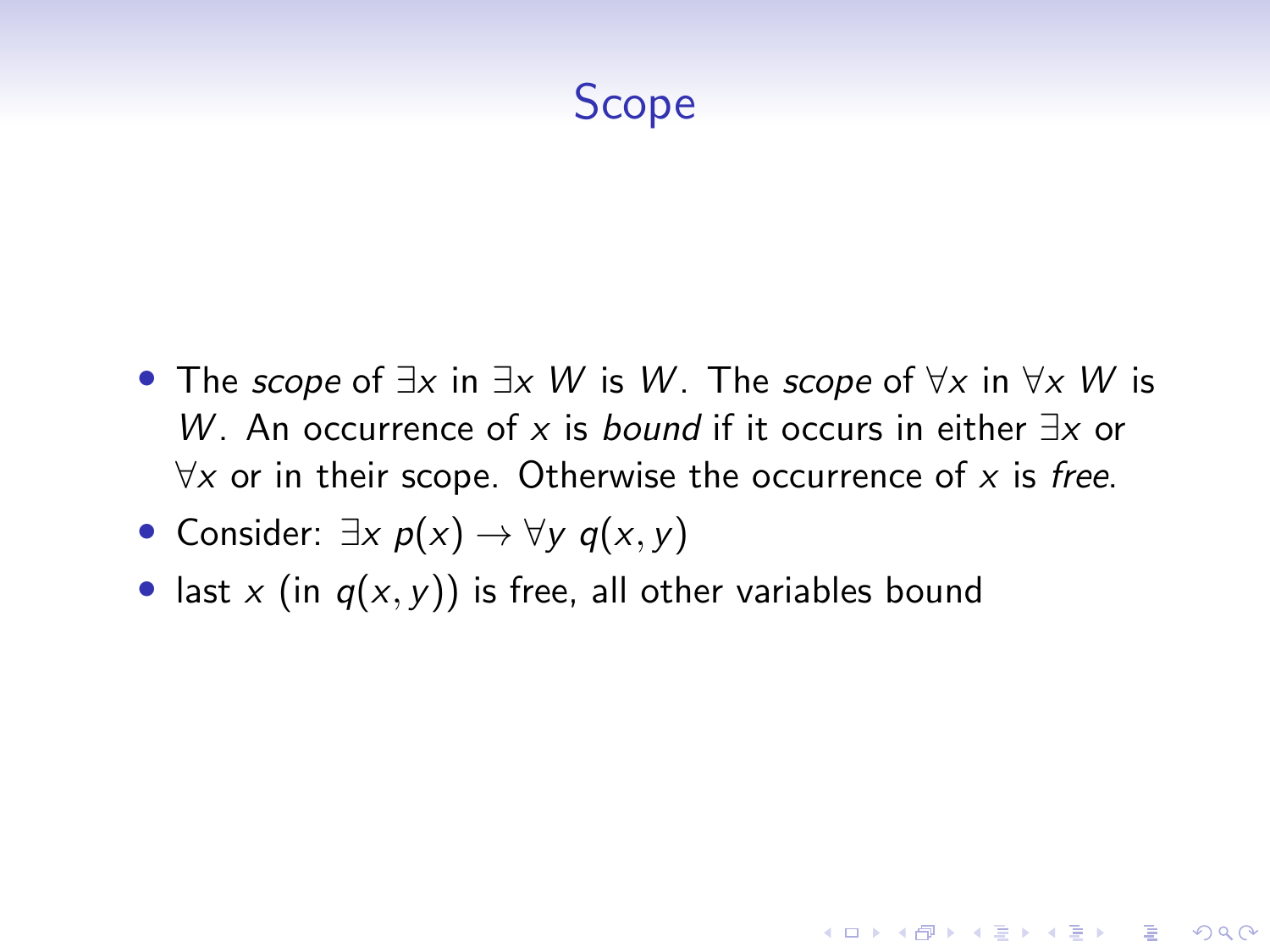#### **Interpretations**

- An *interpretation* for a first-order wff consists of a nonempty set D, called the *domain*, together with an assignment of the symbols of the wff as follows:
	- 1. Predicate letters are assigned to relations over D.
	- 2. Function letters are assigned to functions over D.
	- 3. Constants are assigned to elements of D.
	- 4. Free occurrences of variables are assigned to elements of D.
- Notation: If x is free in W and  $d \in D$ , then  $W(x/d)$  denotes the wff obtained from  $W$  by replacing all free occurrences of  $x$ by d. We also write  $W(d) = W(x/d)$ .

**KORKAR KERKER SAGA** 

• Example: Let  $W = \forall y \ (p(x, y) \rightarrow q(x))$ . Then  $W(x/d) = \forall y \ (p(d, y) \rightarrow q(d)).$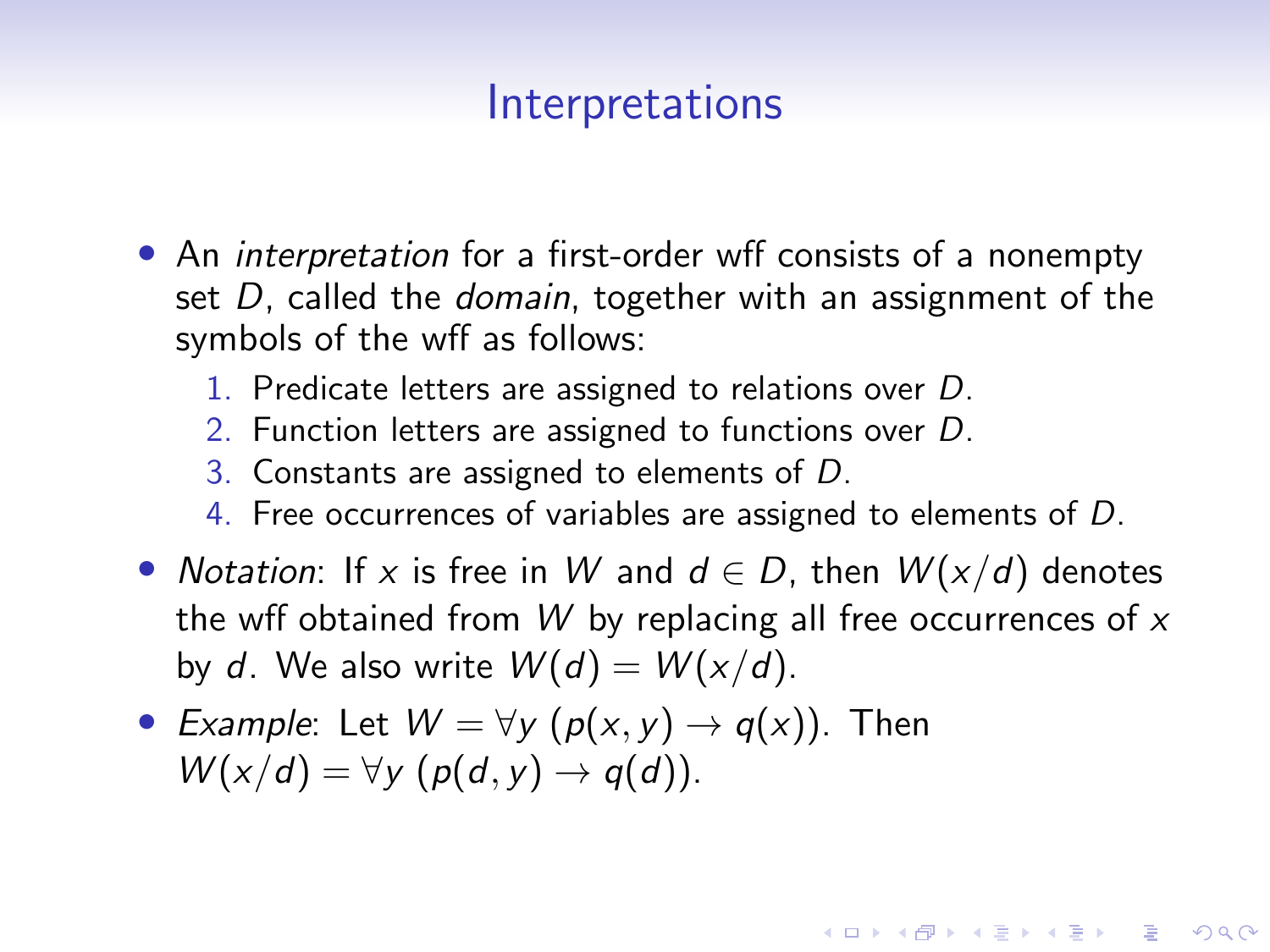## Truth Value of a wff

- The truth value of a wff with respect to an interpretation with domain  $D$  is obtained by recursively applying the following rules:
	- 1. An atom has the truth value of the proposition obtained from its interpretation.
	- 2. Truth values for  $\neg U, U \wedge V, U \vee V, U \rightarrow V$  are obtained by applying truth tables for  $\neg, \wedge, \vee, \rightarrow$  to the truth values for U and V.
	- 3. ∀x W is true iff  $W(x/d)$  is true for all  $d \in D$ .
	- 4.  $\exists x \ W$  is true iff  $W(x/d)$  is true for some  $d \in D$ .
- If a wff is true with respect to an interpretation I, we say the wff "is true for  $I''$ . (Really)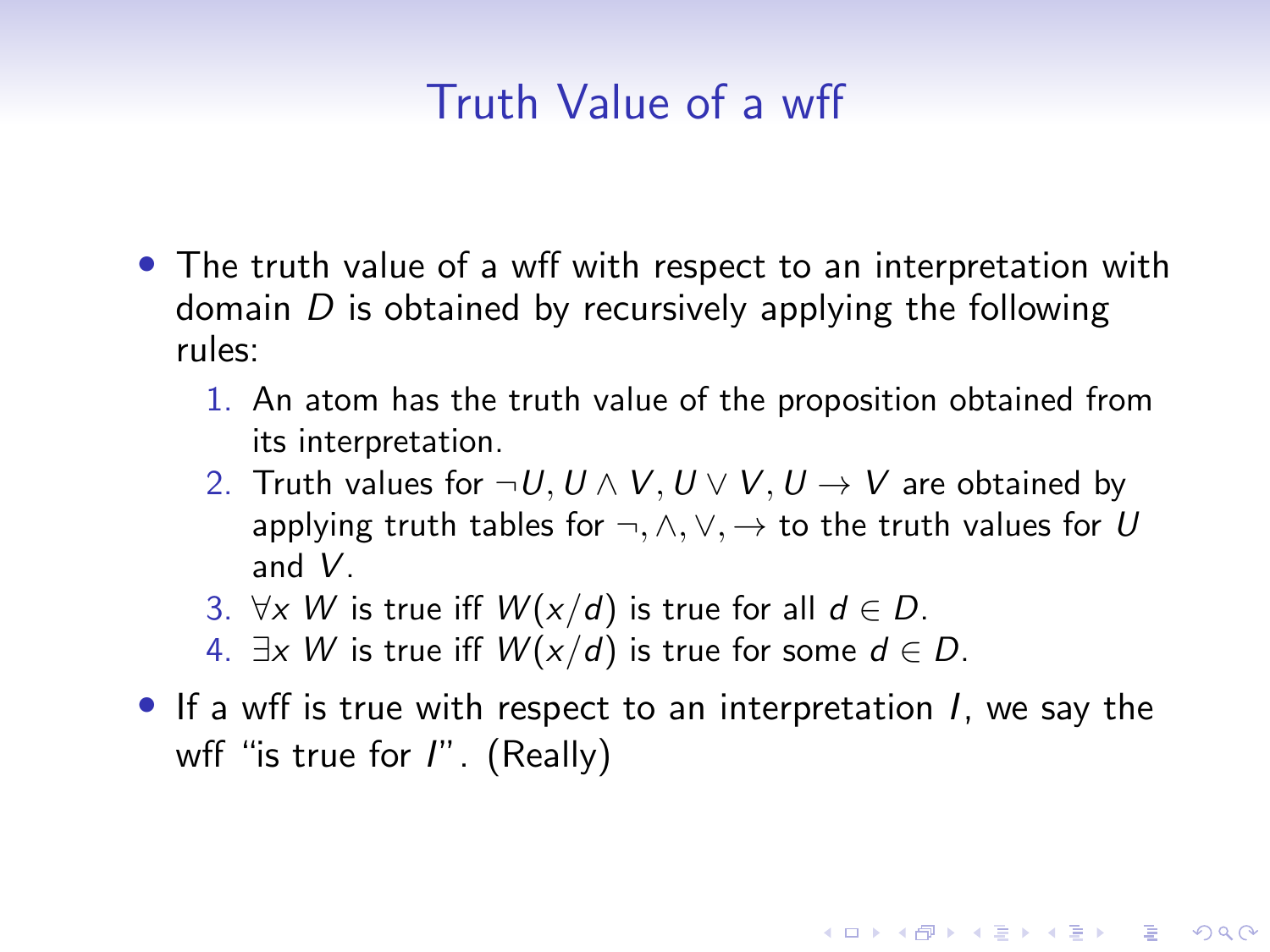#### Interpretation examples

- Example: Let  $W = p(x)$ . We can define an interpretation I by letting  $D = N$ ,  $p(x)$  means x is odd, and  $x = 4$ . Then W is false for I because  $W(x/4) = p(x)(x/4) = p(4) = 4$  is odd", which is false.
- If we let J be the same as I except we assign  $x = 3$ , then W is true for J because  $W(x/3) = p(x)(x/3) = p(3) = 3$  is odd", which is true.

**KORKAR KERKER SAGA**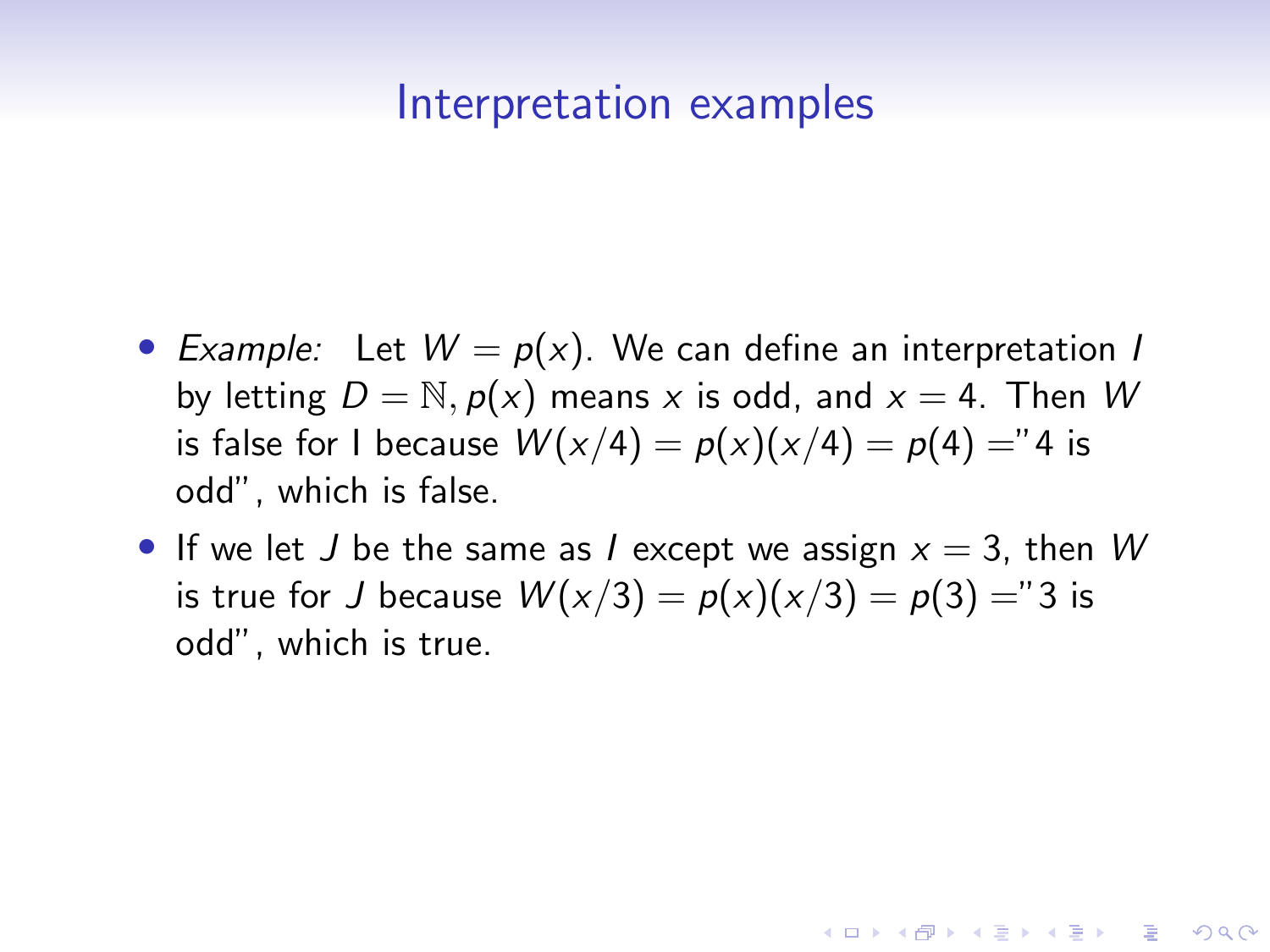## Models and Countermodels and Validity

- An interpretation that makes a wff true is called a model. An interpretation that makes a wff false is called a countermodel. See the previous examples.
- A wff is valid if every interpretation is a model. Otherwise the wff is invalid. A wff is unsatisfiable if every interpretation is a countermodel. Otherwise a wff is satisfiable.
- Quiz: Every wff has exactly two of these properties. What are the possible pairs of properties that a wff can have?

K ロ ▶ K 個 ▶ K 할 ▶ K 할 ▶ 이 할 → 9 Q Q →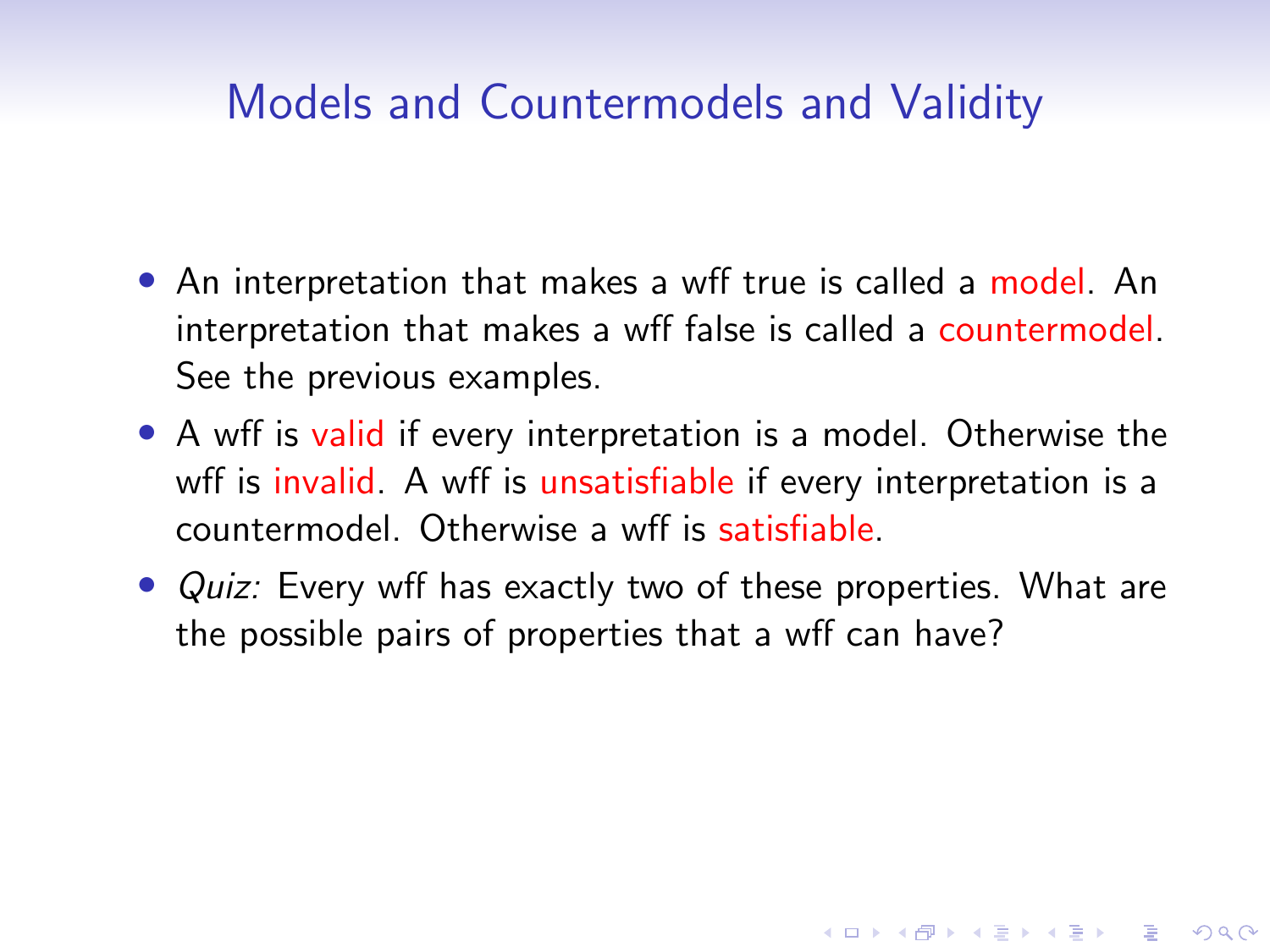## Models and Countermodels and Validity

- An interpretation that makes a wff true is called a model. An interpretation that makes a wff false is called a countermodel. See the previous examples.
- A wff is valid if every interpretation is a model. Otherwise the wff is invalid. A wff is unsatisfiable if every interpretation is a countermodel. Otherwise a wff is satisfiable.
- Quiz: Every wff has exactly two of these properties. What are the possible pairs of properties that a wff can have?
- Answer: {valid, satisfiable}, {invalid, unsatisfiable}, {invalid, satisfiable}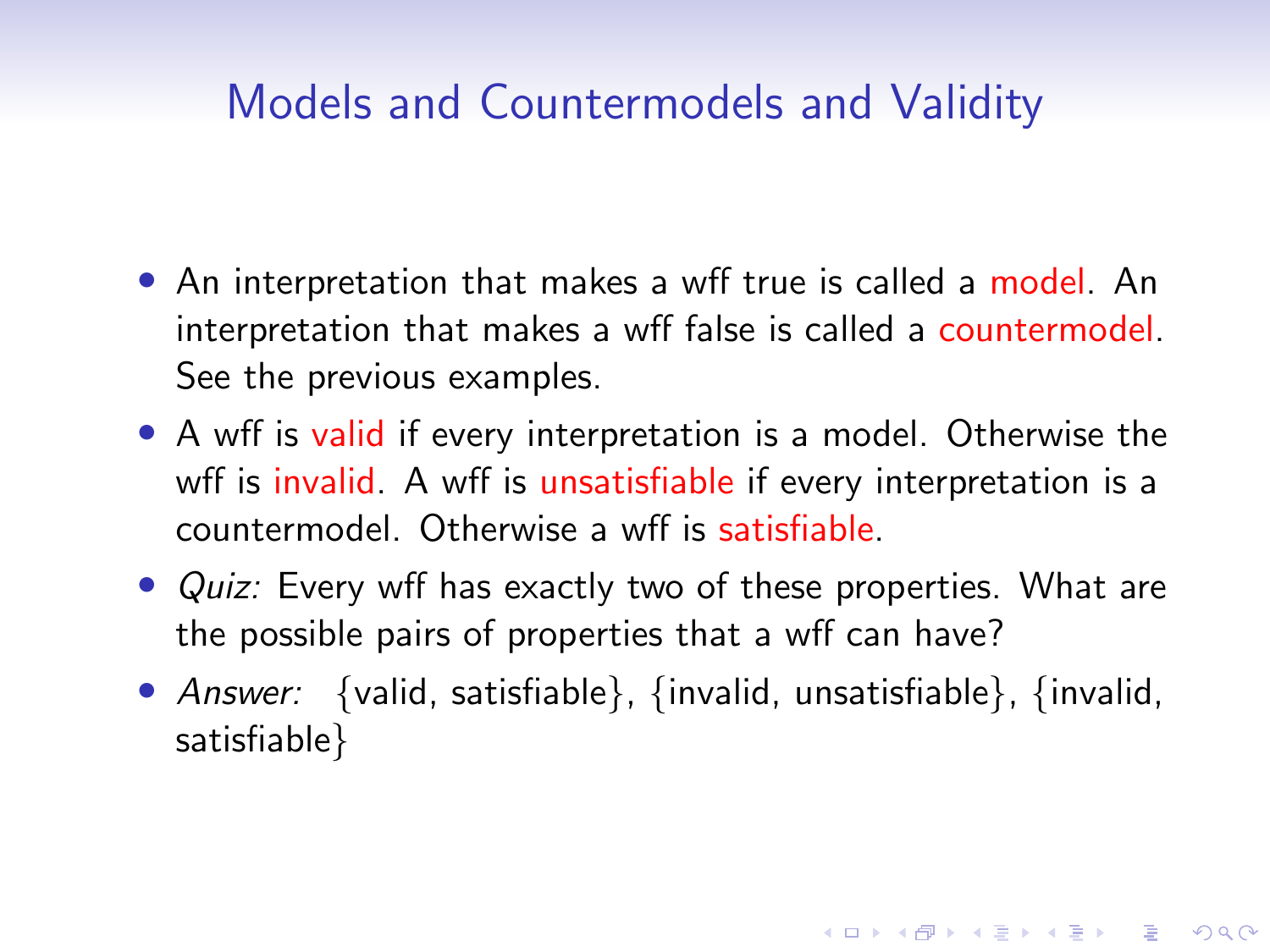# Proofs of Validity or Unsatisfiability

We can't check every interpretation (there are too many). So we need to reason informally with interpretations.

• Example:  $\forall x (p(x) \rightarrow p(x))$  is valid because  $p(x) \rightarrow p(x)$  is true for all interpretations.

**KORKAR KERKER SAGA** 

- Example:  $\forall x (\rho(x) \land \neg \rho(x))$  is unsatisfiable because  $p(x) \wedge \neg p(x)$  is always false.
- Less simple example: Prove the following wff is valid:  $\exists x (A(x) \land B(x)) \rightarrow \exists x A(x) \land \exists x B(x)$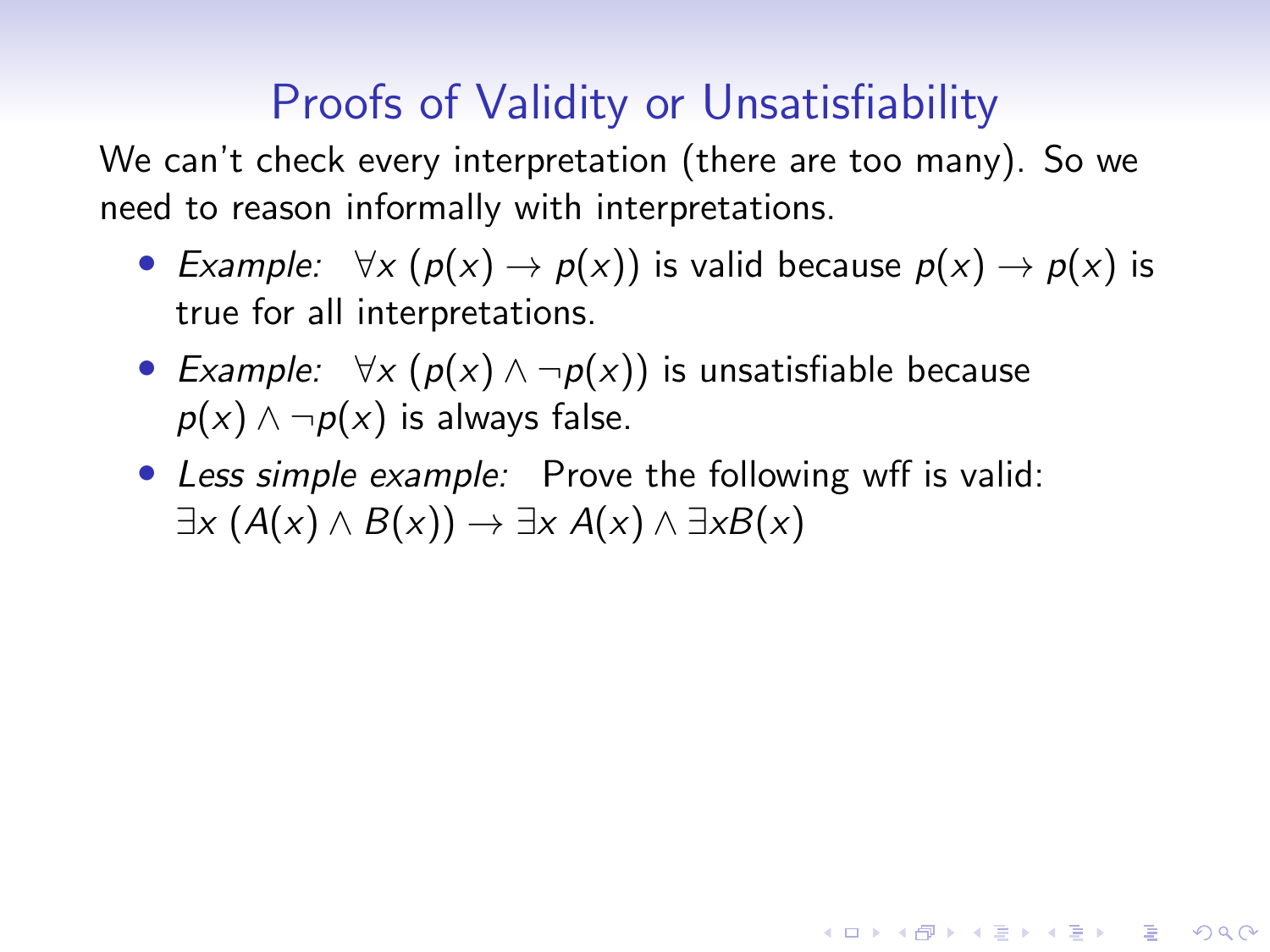## Proofs of Validity or Unsatisfiability

We can't check every interpretation (there are too many). So we need to reason informally with interpretations.

- Example:  $\forall x (\rho(x) \rightarrow \rho(x))$  is valid because  $\rho(x) \rightarrow \rho(x)$  is true for all interpretations.
- Example:  $\forall x (\rho(x) \land \neg \rho(x))$  is unsatisfiable because  $p(x) \wedge \neg p(x)$  is always false.
- Less simple example: Prove the following wff is valid:  $\exists x (A(x) \land B(x)) \rightarrow \exists x A(x) \land \exists x B(x)$
- Direct proof: Let I be an interpretation with domain D for the wff and assume that the antecedent is true for I. Then  $A(d) \wedge B(d)$  is true for I for some  $d \in D$ . So both  $A(d)$  and  $B(d)$  are true for *I*. Therefore, both  $\exists x A(x)$  and  $\exists x B(x)$  are true for I. So the consequent is true for I. Thus I is a model for the wff. Since I was an arbitrary interpretation for the wff, every interpretation for the wff is a model. Therefore, the wff is valid. QED.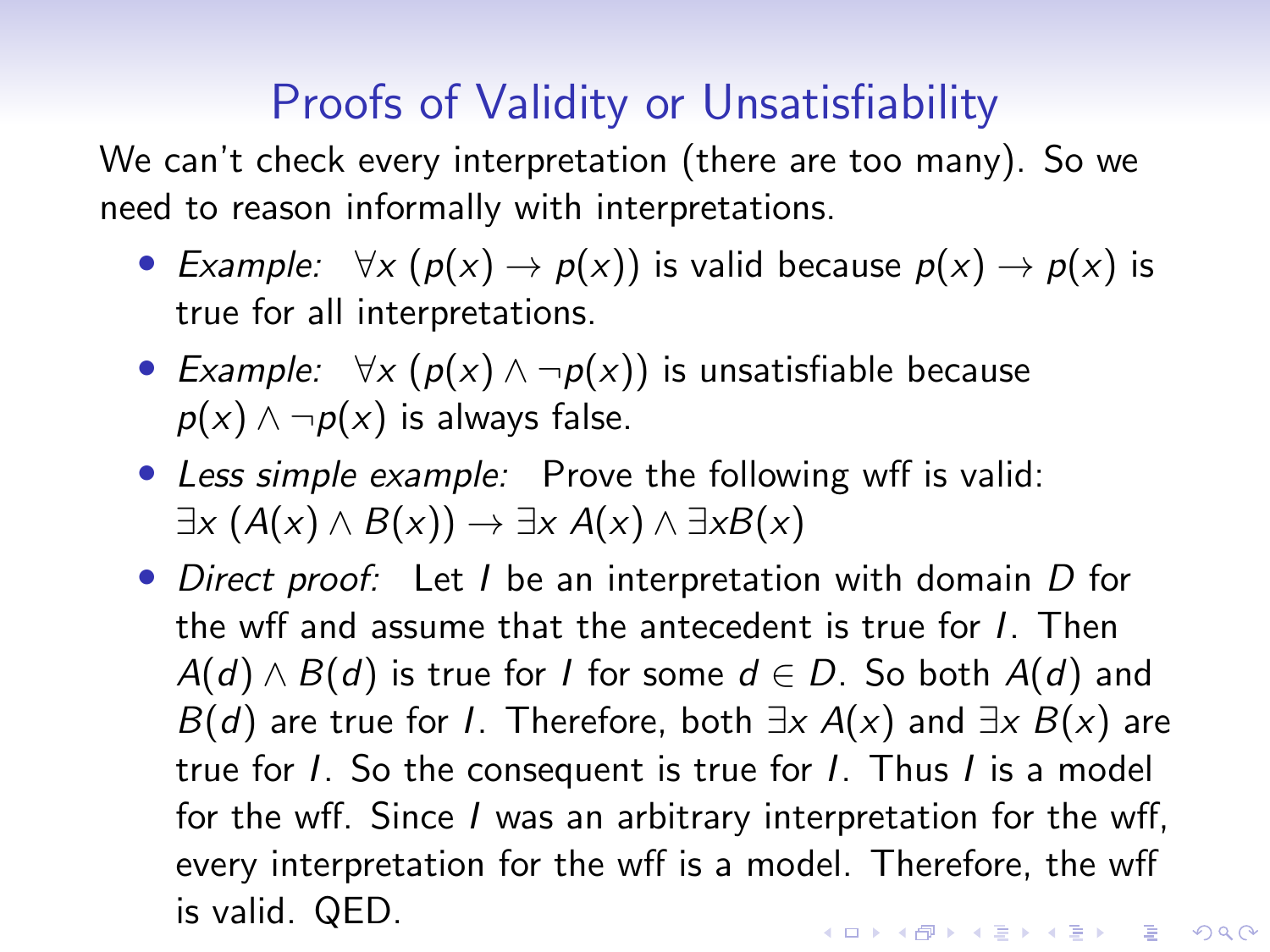### Another informal example

#### • *Quiz:* Is  $\exists x A(x) \land \exists x B(x) \rightarrow \exists x (A(x) \land B(x))$  valid?

K ロ ▶ K @ ▶ K 할 ▶ K 할 ▶ . 할 . ⊙ Q Q ^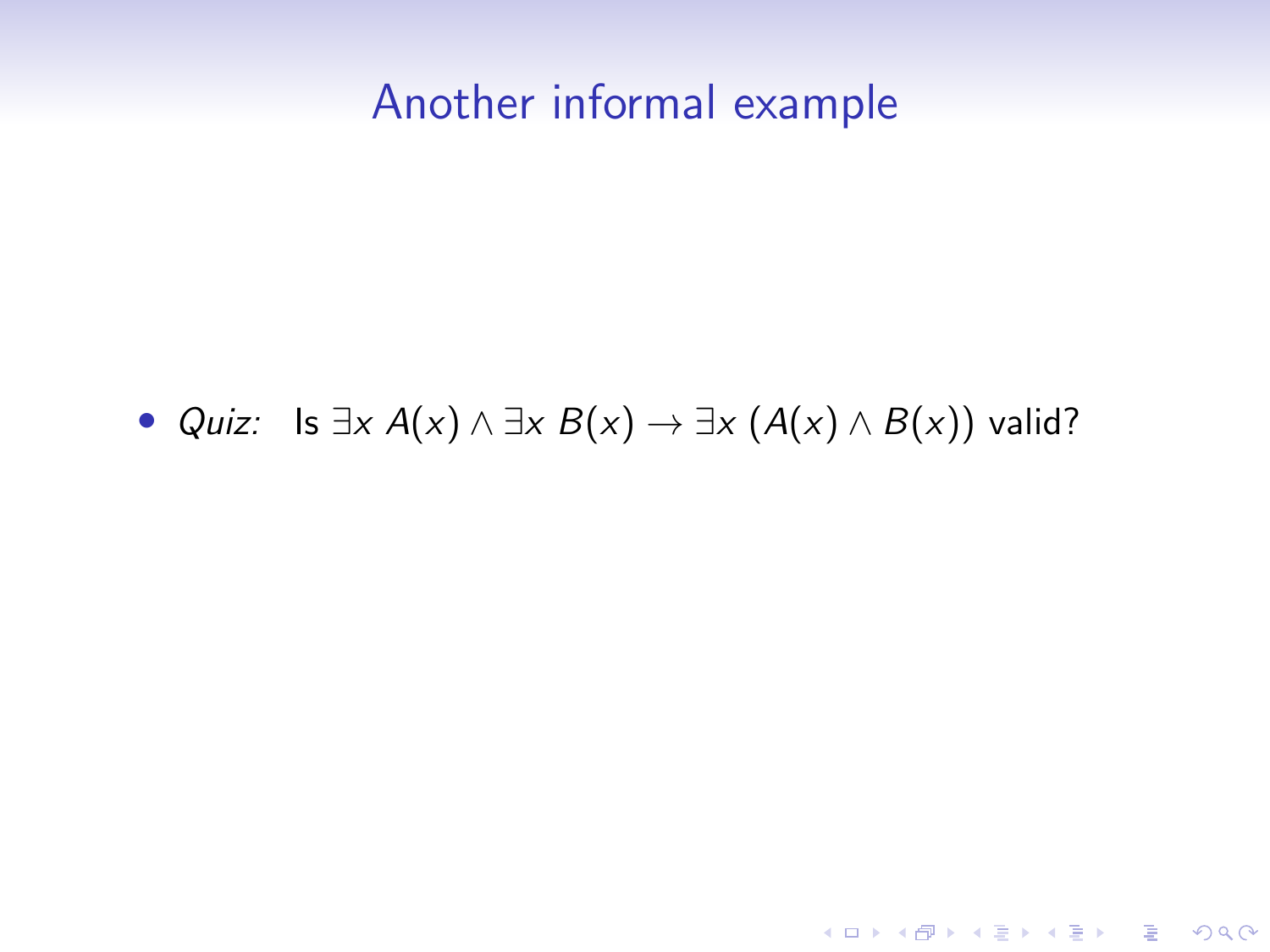### Another informal example

- *Quiz:* Is  $\exists x A(x) \land \exists x B(x) \rightarrow \exists x (A(x) \land B(x))$  valid?
- Answers: No. For example, let  $D = N$ ,  $A(x)$  mean x is even, and  $B(x)$  mean x is odd.

K ロ ▶ K 個 ▶ K 할 ▶ K 할 ▶ 이 할 → 9 Q Q →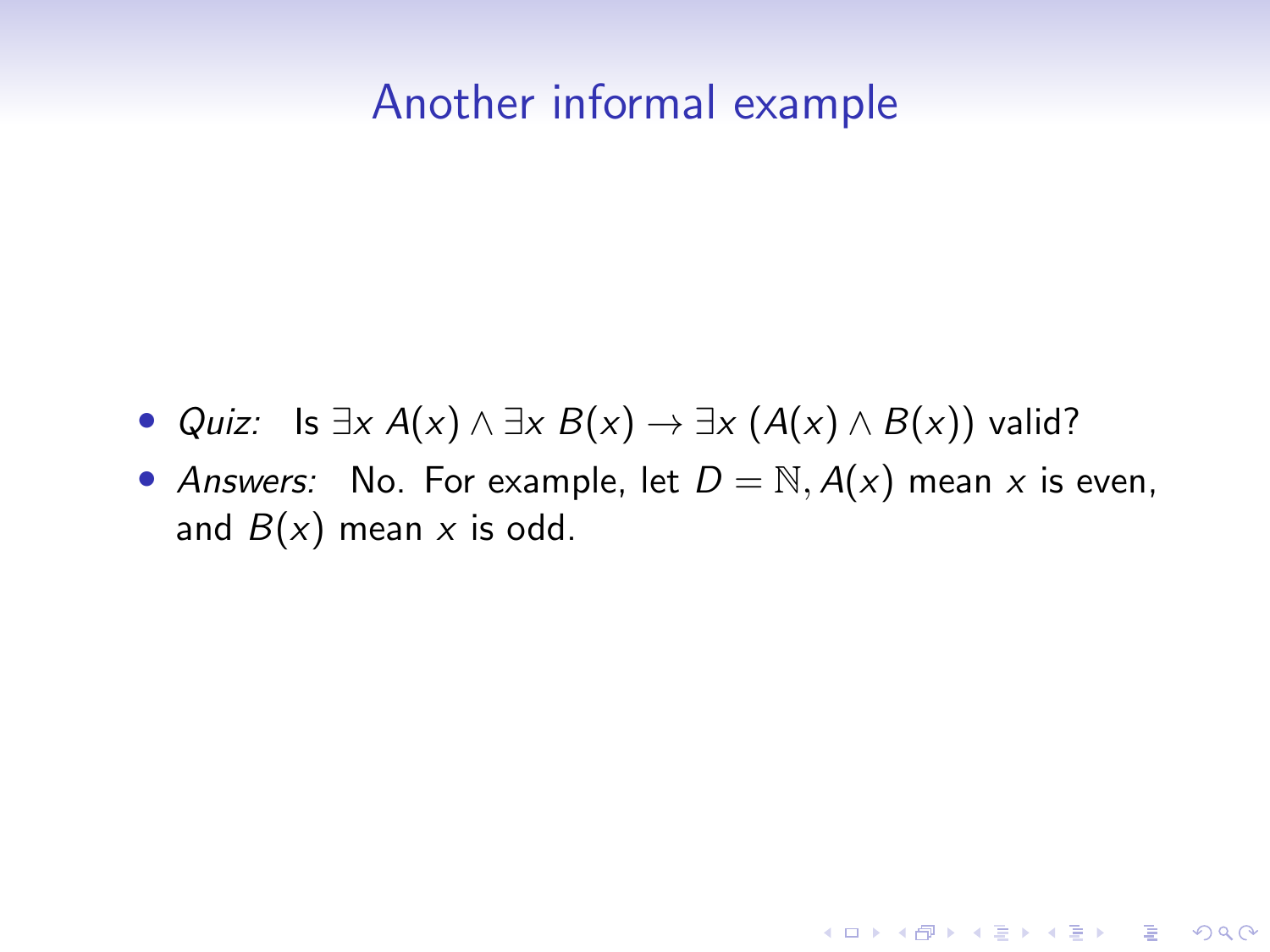# Decidability (Solvability)

- A problem in the form of a yes/no question is decidable if there is an algorithm that takes as input any instance of the problem and halts with the answer.
- Otherwise, the problem is undecidable. A problem is partially decidable if there is an algorithm that takes an input any instance of the problem and halts if the answer is yes, but might not halt if the answer is no.